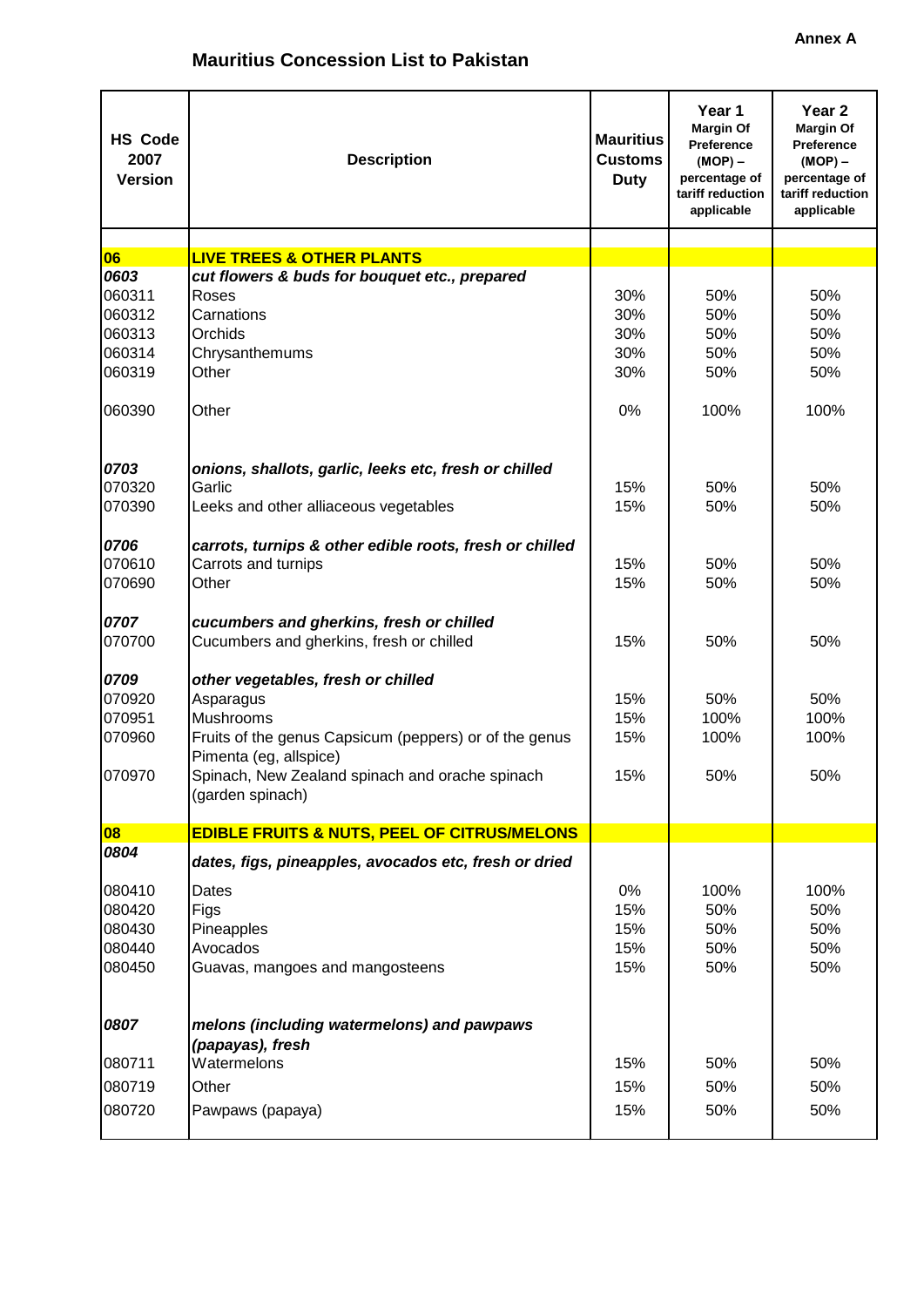| <b>HS Code</b><br>2007<br><b>Version</b>               | <b>Description</b>                                                                                                                                                    | <b>Mauritius</b><br><b>Customs</b><br><b>Duty</b> | Year 1<br><b>Margin Of</b><br><b>Preference</b><br>$(MOP) -$<br>percentage of<br>tariff reduction<br>applicable | Year <sub>2</sub><br><b>Margin Of</b><br><b>Preference</b><br>$(MOP) -$<br>percentage of<br>tariff reduction<br>applicable |
|--------------------------------------------------------|-----------------------------------------------------------------------------------------------------------------------------------------------------------------------|---------------------------------------------------|-----------------------------------------------------------------------------------------------------------------|----------------------------------------------------------------------------------------------------------------------------|
| 0811                                                   | fruit & nuts (uncooked or cooked by steaming or<br>boiling in water, frozen, whether or not containing<br>added sugar or other sweetening matter                      |                                                   |                                                                                                                 |                                                                                                                            |
| 081110                                                 | <b>Strawberries</b>                                                                                                                                                   | 0%                                                | 100%                                                                                                            | 100%                                                                                                                       |
| 0813<br>081310<br>081320<br>081330<br>081340<br>081350 | fruit dried, mixtures of nuts or dried fruit<br>Apricots<br>Prunes<br>Apples<br>Other fruit<br>Mixtures of nuts or dried fruits of this chapter                       | 15%<br>15%<br>15%<br>15%<br>15%                   | 50%<br>50%<br>50%<br>50%<br>50%                                                                                 | 50%<br>50%<br>50%<br>50%<br>50%                                                                                            |
| 10                                                     | <b>CEREALS</b>                                                                                                                                                        |                                                   |                                                                                                                 |                                                                                                                            |
| 1006<br>100610<br>100620<br>100630<br>100640           | rice<br>Rice in the husk (paddy or rough)<br>Husked (brown) rice:<br>Semi-milled or wholly milled rice, whether or not polished<br>or glazed<br>Broken rice           | 0%<br>0%<br>0%<br>0%                              | 100%<br>100%<br>100%<br>100%                                                                                    | 100%<br>100%<br>100%<br>100%                                                                                               |
| 1905<br>190510<br>190520<br>190531<br>190532           | bread, pastry cakes etc: communion wafers, empty<br>cachets<br>Crispbread<br>Ginger Bread, Other Similar Bakers' Wares<br><b>Sweet Biscuits</b><br>Waffles and wafers | 15%<br>30%<br>30%<br>30%                          | 100%<br>100%<br>16.5%<br>16.5%                                                                                  | 100%<br>100%<br>33%<br>33%                                                                                                 |
| 24                                                     | <b>TOBACCO &amp; MANUFACTURED. TOBACCO SUBSTITUTES</b>                                                                                                                |                                                   |                                                                                                                 |                                                                                                                            |
| 2401<br>240110<br>240120                               | tobacco, unmanufactured, tobacco refuse<br>Tobacco (Not Stemmed)<br>Tobacco (Partly or Wholly Stemmed)                                                                | 30%<br>30%                                        | 50%<br>50%                                                                                                      | 100%<br>100%                                                                                                               |
| 240210<br>240220                                       | Cigars, Cheroots, Cigarillos (Containing Tobacco)<br>Cigarettes (Containing Tobacco)                                                                                  | 30%<br>30%                                        | 60%<br>20%                                                                                                      | 60%<br>50%                                                                                                                 |
|                                                        |                                                                                                                                                                       |                                                   |                                                                                                                 |                                                                                                                            |
| 25<br>2514                                             | <b>SALT, SULPHUR, EARTH &amp; STONE, LIME &amp; CEMENT</b><br>slate or roughly trimmed                                                                                |                                                   |                                                                                                                 |                                                                                                                            |
| 251400                                                 | Slate whether or not roughly trimmed                                                                                                                                  | 15%                                               | 50%                                                                                                             | 100%                                                                                                                       |
| 2515<br>251511<br>251512                               | marble, travertine etc. and alabaster, crude<br>Marble, Travertine (Crude or Roughly Trimmed)<br>Marble, Travertine (Merely Cut By Sawing or Otherwise)               | 15%<br>15%                                        | 50%<br>50%                                                                                                      | 100%<br>100%                                                                                                               |
| 2516<br>251611<br>251612<br>251620                     | granite, porphyry, basalt etc., crude or cut<br>Granite (Crude or Roughly Trimmed)<br>Granite (Merely Cut By Sawing or Otherwise)<br>Sandstone                        | 15%<br>15%<br>15%                                 | 50%<br>50%<br>50%                                                                                               | 100%<br>100%<br>100%                                                                                                       |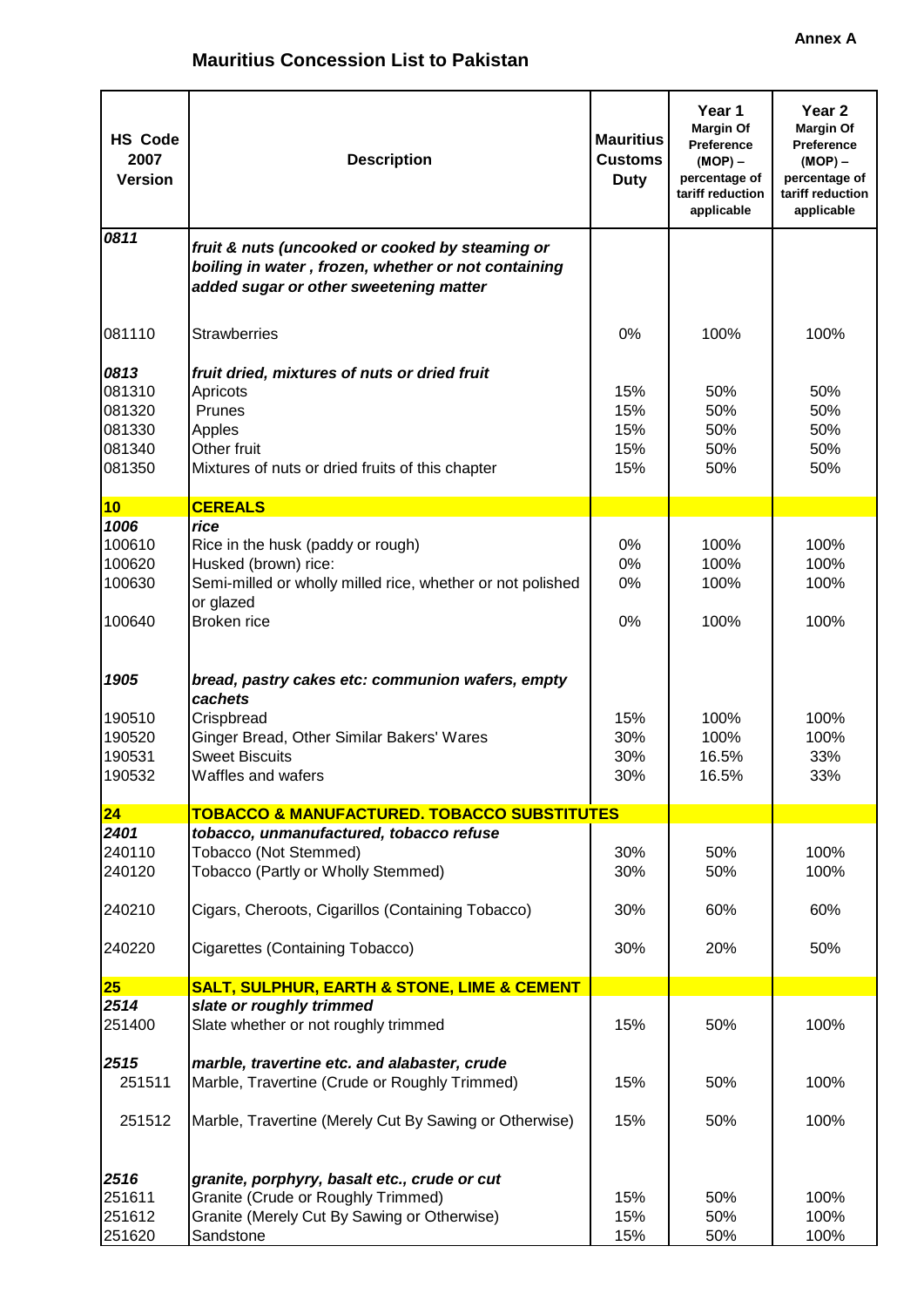| <b>HS Code</b><br>2007<br><b>Version</b>               | <b>Description</b>                                                                                                                                                                                         | <b>Mauritius</b><br><b>Customs</b><br><b>Duty</b> | Year 1<br><b>Margin Of</b><br>Preference<br>$(MOP) -$<br>percentage of<br>tariff reduction<br>applicable | Year 2<br><b>Margin Of</b><br><b>Preference</b><br>$(MOP) -$<br>percentage of<br>tariff reduction<br>applicable |
|--------------------------------------------------------|------------------------------------------------------------------------------------------------------------------------------------------------------------------------------------------------------------|---------------------------------------------------|----------------------------------------------------------------------------------------------------------|-----------------------------------------------------------------------------------------------------------------|
| 2518                                                   | dolomite, calcined or not, roughly trimmed etc.                                                                                                                                                            |                                                   |                                                                                                          |                                                                                                                 |
| 251810<br>251820                                       | Dolomite (Not Calcined)<br>Dolomite (Calcined)                                                                                                                                                             | 15%<br>15%                                        | 50%<br>50%                                                                                               | 100%<br>100%                                                                                                    |
| 2526<br>252610                                         | natural steatite, roughly trimmed, talc<br>Natural Steatite, Talc (Not Crushed, Not Powdered)                                                                                                              | 15%                                               | 50%                                                                                                      | 100%                                                                                                            |
| 44                                                     | <b>WOOD &amp; ARTICLES OF WOOD, WOOD CHARCOAL</b>                                                                                                                                                          |                                                   |                                                                                                          |                                                                                                                 |
| 4418<br>441810<br>441820<br>441871<br>441872<br>441879 | builders' joinery and carpentry of wood<br>Windows, french-windows and their frames<br>Doors and their frames and thresholds<br>Assembled flooring panels for mosaic floors<br>other, multi layer<br>other | 30%<br>30%<br>15%<br>15%<br>15%                   | 50%<br>50%<br>50%<br>50%<br>50%                                                                          | 50%<br>50%<br>50%<br>50%<br>50%                                                                                 |
| 441840<br>441850<br>441890                             | Shuttering for concrete constructional work<br>Shingles and shakes<br>Other                                                                                                                                | $0\%$<br>10%<br>15%                               | 100%<br>50%<br>50%                                                                                       | 100%<br>50%<br>50%                                                                                              |
| 57                                                     | <b>CARPETS &amp; OTHER TEXTILE FLOOR COVERINGS</b>                                                                                                                                                         |                                                   |                                                                                                          |                                                                                                                 |
| 5701<br>570110<br>570190                               | carpets & other textile floor coverings, knotted<br>Carpets and Floor Coverings, Knotted, of Wool or Fine<br><b>Animal Hair</b><br>Carpets and Floor Coverings, Knotted, of Other Textile                  | 15%<br>15%                                        | 50%<br>50%                                                                                               | 100%<br>100%                                                                                                    |
| 5702                                                   | <b>Materials</b><br>carpets & other text floor cover, woven, no tuft etc                                                                                                                                   |                                                   |                                                                                                          |                                                                                                                 |
| 570210                                                 | Kelem, Schumacks, Karamanie and Similar Hand-woven<br>Rugs                                                                                                                                                 | 15%                                               | 50%                                                                                                      | 100%                                                                                                            |
| 570231                                                 | Carpets and Floor Coverings of Wool, of Pile<br>Construction, Not Made Up                                                                                                                                  | 15%                                               | 50%                                                                                                      | 100%                                                                                                            |
| 570232                                                 | Carpets and Floor Coverings of Man-made Textile<br>Materials, Not Made Up                                                                                                                                  | 15%                                               | 50%                                                                                                      | 100%                                                                                                            |
| 570239                                                 | Carpets and Floor Coverings of Other Textile Materials,<br>Not Made Up                                                                                                                                     | 15%                                               | 50%                                                                                                      | 100%                                                                                                            |
| 570241<br>570242                                       | Carpets and Floor Coverings of Wool, of Pile<br>Construction, Made Up<br>Carpets and Floor Coverings of Man-made Textile                                                                                   | 15%<br>15%                                        | 50%<br>50%                                                                                               | 100%<br>100%                                                                                                    |
| 570249                                                 | Materials, Made Up<br>Carpets and Floor Coverings of Other Textile Materials,                                                                                                                              | 15%                                               | 50%                                                                                                      | 100%                                                                                                            |
| 570250                                                 | Made Up<br>Other, not of pile construction, not made up                                                                                                                                                    | 15%                                               | 50%                                                                                                      | 100%                                                                                                            |
| 570291                                                 | Carpets and Floor Coverings of Wool, Not of Pile<br>Construction, Made Up                                                                                                                                  | 15%                                               | 50%                                                                                                      | 100%                                                                                                            |
| 570292                                                 | Carpets and Floor Coverings of Man-made Textile<br>Materials, Made Up                                                                                                                                      | 15%                                               | 50%                                                                                                      | 100%                                                                                                            |
| 570299                                                 | Carpets and Floor Coverings of Other Textile Materials,<br>Made Up                                                                                                                                         | 15%                                               | 50%                                                                                                      | 100%                                                                                                            |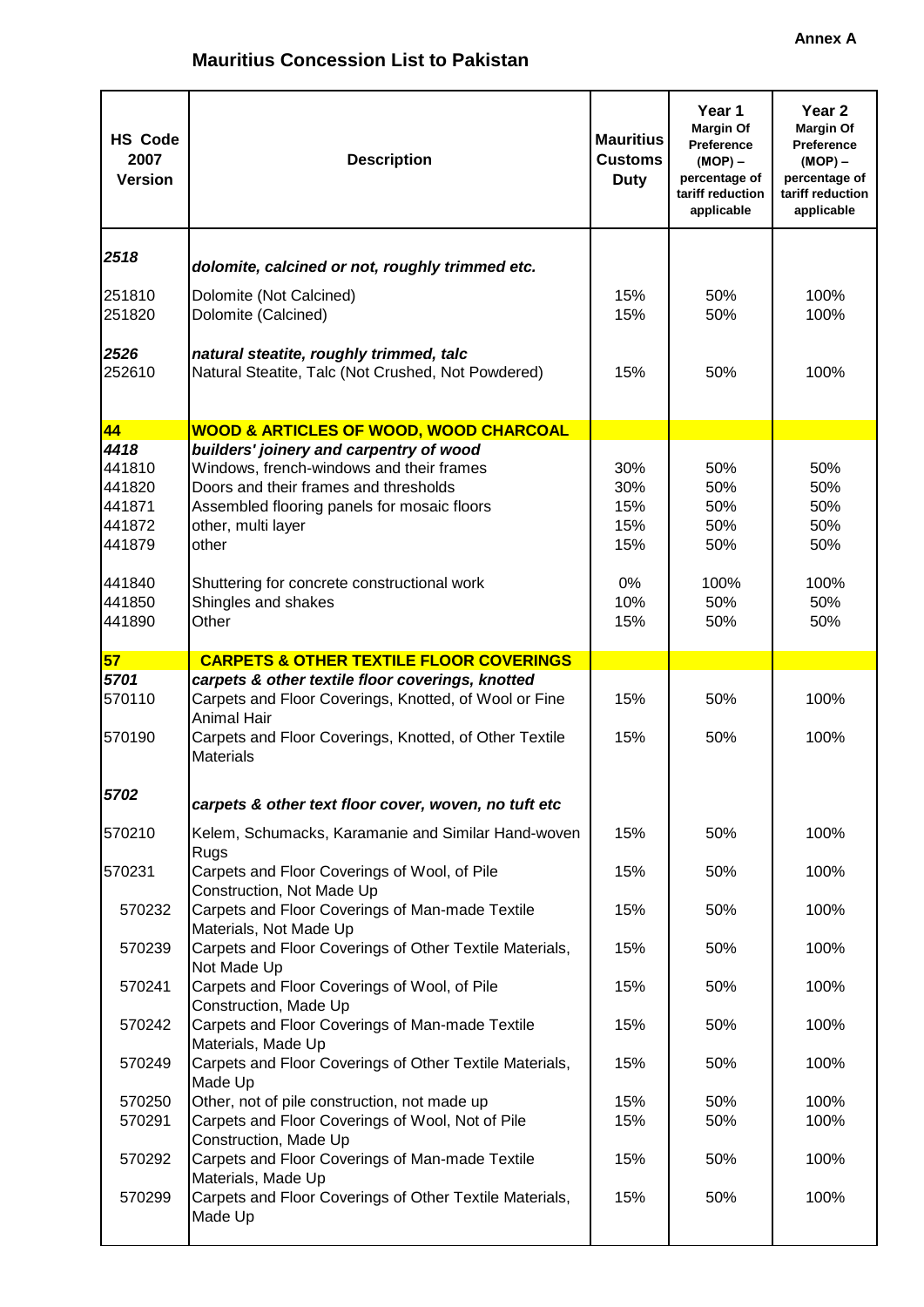| <b>HS Code</b><br>2007<br><b>Version</b>                                                                                                           | <b>Description</b>                                                                                                                                                                                                                                                                                                                                                                                                                                                                                                                                                                                                                                               | <b>Mauritius</b><br><b>Customs</b><br><b>Duty</b>                                                     | Year 1<br><b>Margin Of</b><br><b>Preference</b><br>$(MOP)$ –<br>percentage of<br>tariff reduction<br>applicable | Year <sub>2</sub><br><b>Margin Of</b><br><b>Preference</b><br>$(MOP)$ –<br>percentage of<br>tariff reduction<br>applicable |
|----------------------------------------------------------------------------------------------------------------------------------------------------|------------------------------------------------------------------------------------------------------------------------------------------------------------------------------------------------------------------------------------------------------------------------------------------------------------------------------------------------------------------------------------------------------------------------------------------------------------------------------------------------------------------------------------------------------------------------------------------------------------------------------------------------------------------|-------------------------------------------------------------------------------------------------------|-----------------------------------------------------------------------------------------------------------------|----------------------------------------------------------------------------------------------------------------------------|
| 5703<br>570310                                                                                                                                     | carpets & other textile floor coverings, tufted<br>Carpets and Floor Coverings of Wool or Fine Animal Hair,                                                                                                                                                                                                                                                                                                                                                                                                                                                                                                                                                      | 15%                                                                                                   | 50%                                                                                                             | 100%                                                                                                                       |
| 570320                                                                                                                                             | <b>Tufted</b><br>Carpets and Floor Coverings of Polyamides, Tufted                                                                                                                                                                                                                                                                                                                                                                                                                                                                                                                                                                                               | 15%                                                                                                   | 50%                                                                                                             | 100%                                                                                                                       |
| 570330                                                                                                                                             | Carpets and Floor Coverings of Other Man-made Textile<br>Materials, Tufted                                                                                                                                                                                                                                                                                                                                                                                                                                                                                                                                                                                       | 15%                                                                                                   | 50%                                                                                                             | 100%                                                                                                                       |
| 570390                                                                                                                                             | Carpets and Floor Coverings of Other Textile Materials,<br><b>Tufted</b>                                                                                                                                                                                                                                                                                                                                                                                                                                                                                                                                                                                         | 15%                                                                                                   | 50%                                                                                                             | 100%                                                                                                                       |
| 570500                                                                                                                                             | Other Carpets and Other Textile Floor Coverings                                                                                                                                                                                                                                                                                                                                                                                                                                                                                                                                                                                                                  | 15%                                                                                                   | 50%                                                                                                             | 100%                                                                                                                       |
| 63                                                                                                                                                 | <b>MADE-UP TEXTILE ARTICLES, NEEDLECRAFT SETS,</b>                                                                                                                                                                                                                                                                                                                                                                                                                                                                                                                                                                                                               |                                                                                                       |                                                                                                                 |                                                                                                                            |
|                                                                                                                                                    | <b>WORN CLOTHING, RAGS</b>                                                                                                                                                                                                                                                                                                                                                                                                                                                                                                                                                                                                                                       |                                                                                                       |                                                                                                                 |                                                                                                                            |
| 6302                                                                                                                                               | bed linen, table linen, toilet linen & kitchen linen                                                                                                                                                                                                                                                                                                                                                                                                                                                                                                                                                                                                             |                                                                                                       |                                                                                                                 |                                                                                                                            |
| 630210<br>630221<br>630222<br>630229<br>630231<br>630232<br>630239<br>630240<br>630251<br>630253<br>630259<br>630260<br>630291<br>630293<br>630299 | Bed Linen, Knitted or Crocheted<br>Bed Linen, Printed, of Cotton<br>Bed Linen, Printed, of Man-made Fibres<br>Bed Linen, Printed, of Other Textile Materials<br>Other Bed Linen of Cotton<br>Other Bed Linen of Man-made Fibres<br>Other Bed Linen, of Other Textile Materials<br>Table Linen, Knitted or Crocheted<br>Other Table Linen of Cotton<br>Other Table Linen of Man-made Fibres<br>Other Table Linen of Other Textile Materials<br>Toilet Linen, Kitchen Linen, of Terry Towelling, of Cotton<br>Toilet Linen, Kitchen Linen, of Cotton<br>Toilet Linen, Kitchen Linen, of Man-made Fibres<br>Toilet Linen, Kitchen Linen, of Other Textile Materials | 15%<br>15%<br>15%<br>15%<br>15%<br>15%<br>15%<br>30%<br>30%<br>30%<br>30%<br>30%<br>30%<br>30%<br>30% | 50%<br>50%<br>50%<br>50%<br>50%<br>50%<br>50%<br>50%<br>50%<br>50%<br>50%<br>50%<br>50%<br>50%<br>50%           | 50%<br>50%<br>50%<br>50%<br>50%<br>50%<br>50%<br>100%<br>100%<br>100%<br>100%<br>100%<br>100%<br>100%<br>100%              |
| 6303                                                                                                                                               | curtains & interior blinds, curtain & bed valances                                                                                                                                                                                                                                                                                                                                                                                                                                                                                                                                                                                                               |                                                                                                       |                                                                                                                 |                                                                                                                            |
| 630312                                                                                                                                             | Curtain, Interior Blinds, Bed Valances, of Synthetic Fibres                                                                                                                                                                                                                                                                                                                                                                                                                                                                                                                                                                                                      | 30%                                                                                                   | 50%                                                                                                             | 100%                                                                                                                       |
| 630319                                                                                                                                             | Curtain, Interior Blinds, Bed Valances, of Other Textile<br><b>Materials</b>                                                                                                                                                                                                                                                                                                                                                                                                                                                                                                                                                                                     | 30%                                                                                                   | 50%                                                                                                             | 100%                                                                                                                       |
| 630391                                                                                                                                             | Other Curtain, Interior Blinds, Bed Valances, of Cotton                                                                                                                                                                                                                                                                                                                                                                                                                                                                                                                                                                                                          | 30%                                                                                                   | 50%                                                                                                             | 100%                                                                                                                       |
| 630392                                                                                                                                             | Other Curtain, Interior Blinds, Bed Valances, of Synthetic<br><b>Fibres</b>                                                                                                                                                                                                                                                                                                                                                                                                                                                                                                                                                                                      | 30%                                                                                                   | 50%                                                                                                             | 100%                                                                                                                       |
| 630399                                                                                                                                             | Other Curtain, Interior Blinds, Bed Valances, of Other<br><b>Textile Materials</b>                                                                                                                                                                                                                                                                                                                                                                                                                                                                                                                                                                               | 30%                                                                                                   | 50%                                                                                                             | 100%                                                                                                                       |
| 6304<br>630492                                                                                                                                     | furnishing articles of textile materials<br>Other Furnishing Articles, Not Knitted or Crocheted, of<br>Cotton                                                                                                                                                                                                                                                                                                                                                                                                                                                                                                                                                    | 30%                                                                                                   | 50%                                                                                                             | 50%                                                                                                                        |